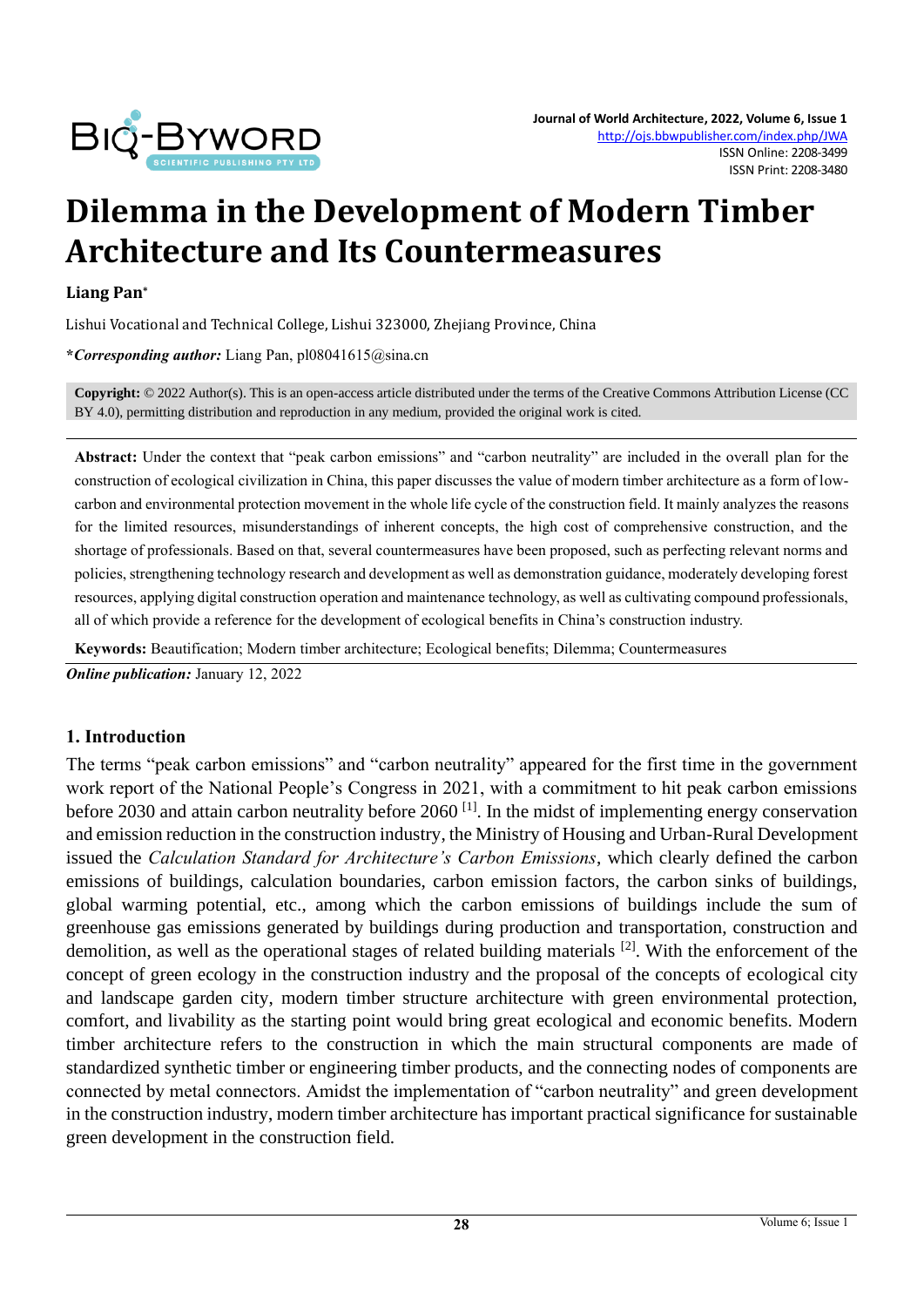#### **2. Application value of modern timber architecture**

## **2.1. Promoting the transformation and upgrading of the construction industry**

The construction industry has always been a large energy consumption industry. According to the *Chinese Buildings' Energy Consumption Research Report 2020* issued by China Association of Building Energy Efficiency, the total energy consumption in the whole process of construction in China in 2018 was 21.47 tce, accounting for 46.5% of China's total energy consumption; the total carbon emissions were 49.3-ton  $CO<sub>2</sub>$ , accounting for 51.3% of China's carbon emissions <sup>[3]</sup>. Among many building materials, timber, boasting as the only natural renewable material, also known as "negative carbon" material, has certain characteristics, which include carbon fixation and energy conservation. Timber architectures have the advantage of storing carbon dioxide in nature. Research has shown that  $100 \text{ m}^2$  of these architectures can store about 10 tons to 30 tons of carbon dioxide  $[4]$ . In addition, from the perspective of the mechanical properties of materials, the strength-to-weight ratio of timber is much better than that of steel and concrete, indicating that compared with the other two materials, timber can meet the strength requirements with a smaller cross-sectional area and greatly reduce the dead weight of the structure. In light of the structure of buildings, compared with steel and concrete structures, the energy consumption of timber in the process of material production and processing as well as the carbon emissions after production are lower. Research has shown that carbon emissions in the production stage can be reduced by  $48.9\% \sim 94.7\%$ ; from the analysis of carbon emissions in the whole life cycle of buildings, 8.6%~13.7% of carbon dioxide emissions can be saved <sup>[5]</sup>, which embodies excellent environmental protection advantages and is conducive to reducing carbon emissions in the construction industry. **Table 1** shows the impact of the life cycle of main building materials on the environment [6].

In recent years, prefabricated buildings have been widely used in the construction industry because of their advantages, which include industrialization, standardization, high efficiency, and green construction. Timber serves as a natural prefabricated architectural form, and thus the implementation of prefabricated timber architecture is of practical significance to the industrialization of the construction industry. Prefabricated timber architecture is prefabricated in factories and then transported to the site for assembly [6], which saves on on-site labor costs and resources, is convenient for construction, is conducive to improving the industrialization level of the construction industry, as well as effectively promotes the transformation and upgrading of the construction industry.

| Category | Water pollution | Greenhouse effect | Air pollution index energy | Solid waste | Energy consumption |
|----------|-----------------|-------------------|----------------------------|-------------|--------------------|
| Timber   |                 |                   |                            |             |                    |
| Cement   | 120             | 1.47              | .44                        |             |                    |
| Steel    | 0.9             | .88               | .69                        | .95         |                    |

**Table 1.** Impact of the life cycle of main building materials on the environment

## **2.2. Improving the green business and living environment**

Modern timber architecture has flexible structural style, and its design conforms to the original demand for space, which creates more possibilities for the function of space without destroying harmony, but rather boasting the "walking" architecture. The low-carbon attribute of timber architecture can also be effectively combined with the green business in this region, which is in line with the current concept of green economic development and promotes the cultivation of new economic business. With the development of social economy, more and more high-rise buildings with steel and concrete structures are merging in cities. People get in touch with nature and relax through tourism. This has given birth to the vigorous development of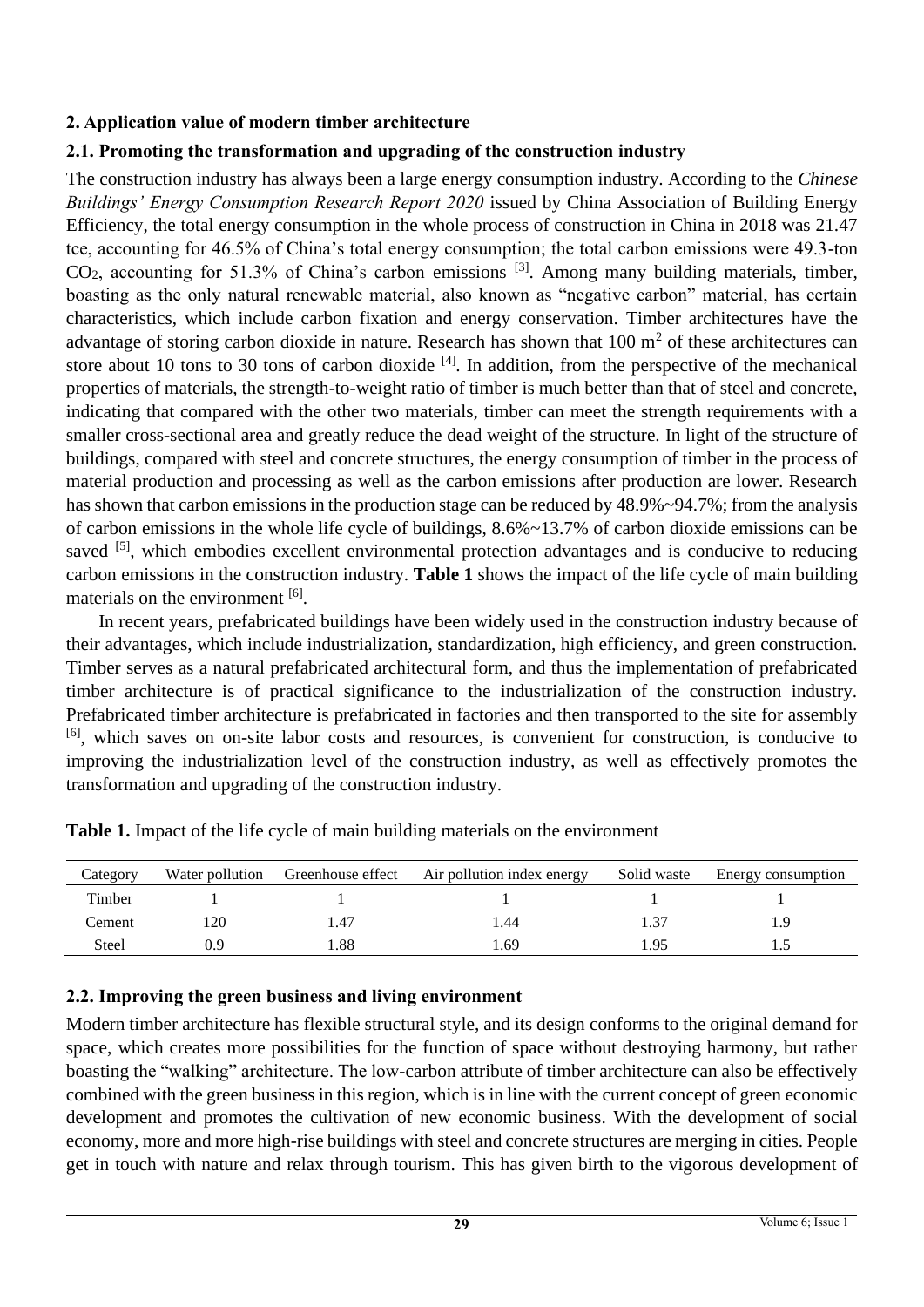new business services, such as cultural tourism and forest health care. The ecological label of timber architecture has made it more preferable in the construction of tourist areas, forest areas, and rural towns. These timber architectures are integrated with cultural tourism at scenic spots and characteristic towns to create original ecological buildings. In forest areas, living in harmony with the forest is a style that would not destroy or affect the existing forest landscape, but rather it highlights the natural beauty of timber structures along with the poetic and picturesque scenery among mountains, rivers, and vegetation. The setting of the timber house as the form, the flowers and grass as mediums, and human care as the principle form new artistic and cultural artistic conception. Along this line, timber architecture with strong local flavor will become a new form and choice of rural tourism, which would assist rural revitalization [7-9]. On the other hand, modern timber architecture with beautiful, practical, and rich cultural characteristics can be applied to urban ecological landscapes, forming a harmonious unity between the natural environment and the living environment, thus meeting the requirements of national forest city construction [10].

## **2.3. Enhancing the overall performance of buildings**

Earthquakes pose huge damages to the production and life of society, such as social disorders and major losses in terms of personnel and properties. Therefore, earthquake resistance has always been a key research topic in the field of civil and architectural engineering. Engineering experiments have shown that the heavier the dead weight of a building in the event of earthquakes, the more severe the shaking intensity will be. Compared with steel and concrete materials, timber has a lighter dead weight. Research has shown that the dead weight of reinforced concrete buildings is about 5 times that of timber structures under the same volume. Besides, the deformation property of timber can be utilized, as timber has high toughness and elasticity, is capable of absorbing part of the energy generated by earthquakes, and has strong resistance to instantaneous impact load as well as periodic fatigue damage, indicating that the whole building would shake more without collapsing during an earthquake <sup>[11]</sup>. In view of the good seismic performance of timber, most architectures in Japan are mainly timber structures. Modern timber structures have been used for several reconstruction projects after Wenchuan earthquake in China as exemplified by Xiang'e Primary School in the suburb of Dujiangyan, where its buildings are now made from timber structures.

Thermal insulation is an important part of building energy conservation. Timber is a natural thermal insulation material. Research has shown that the thermal insulation performance of timber is 400 times that of steel and 16 times that of concrete. The thermal insulation performance of a timber wall with thickness of 150 mm is equivalent to that of a 610 mm brick wall. Under the same building area, timber architectures can save more than 40% of energy compared with brick-concrete buildings  $^{[12]}$ .

## **3. Problems existing in the popularization of modern timber architecture**

## **3.1. Limited resources**

Timber architecture occupies an important position in the architectural history of China. Traditional timber architecture came about during the Qin and Han Dynasties, flourished during the Tang and Song Dynasties, and reached its peak during the Ming and Qing Dynasties. Due to frequent social wars, social system changes, and the reduction of timber volume in modern China, timber architecture has declined. In the 1970s, in consideration of the shortage of forest resources in China, the policy of replacing timber with steel and plastic was put forward. In the 1980s, the utilization of timber structures for housing construction was stopped as domestic forest resources were almost exhausted [13,14]. Since then, reinforced concrete buildings and reinforced structure buildings, which are more suitable for social and economic development, have become common building structures. At the same time, with the slow development of timber architecture, the research progress of new technologies related to timber architecture is delayed, and the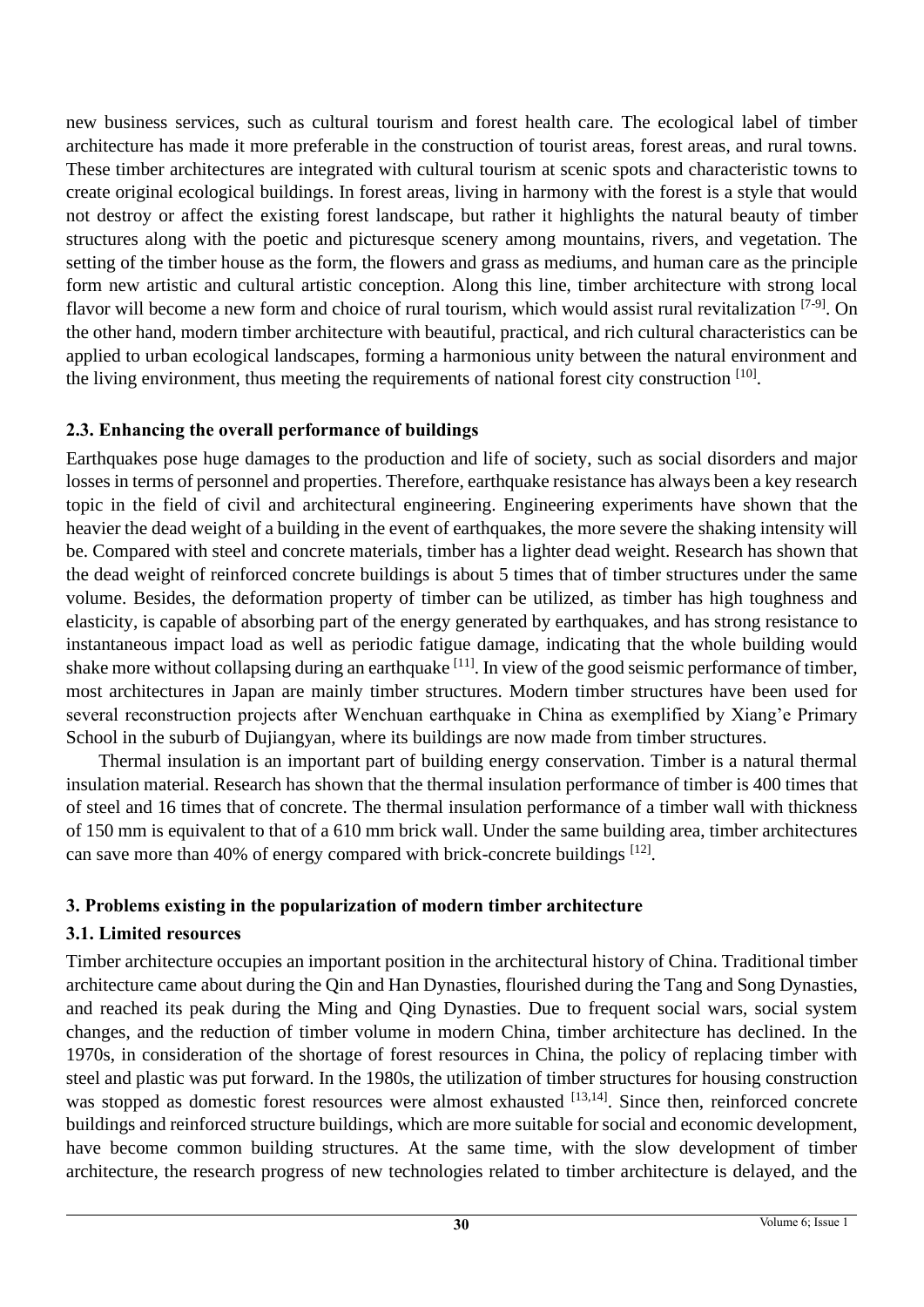corresponding technical specifications and standards are not comprehensive enough, thus limiting the applicability of the whole modern timber architecture.

## **3.2. Misunderstandings of inherent concepts**

Due to the low proportion of timber architectures in China over the past 30 years, most of the timber architectures that can be seen are timber dwellings in villages, which leads to prejudice and misunderstandings toward timber architecture. Most people think that timber architecture is still the same as ancient timber architecture, and they mistakenly equate timber structures with traditional timber structures, with little understanding about the concept of modern timber structures. Wang Ruisheng and Chen Youliang compared modern timber architecture with traditional timber architecture, as shown in **Table 2** <sup>[15]</sup>. It can be concluded that modern timber architecture is different from traditional timber architecture in terms of raw materials, processing methods, and construction methods, of which modern timber architecture can better adapt to the needs of contemporary social development and reflect the development level of today's social productive forces.

| Category            | Traditional timber architecture                | Modern timber architecture                         |  |
|---------------------|------------------------------------------------|----------------------------------------------------|--|
| Building materials  | Natural timber                                 | Engineering timber, artificial timber              |  |
| Processing method   | Natural air drying                             | Modern advanced industrial technology treatment    |  |
| Structure type      | Beam lifting type, bucket piercing type, dense | Ordinary timber structure, glued timber structure, |  |
|                     | beam flat top type                             | light timber structure                             |  |
| Connection mode     | Mortise-tenon connection, bucket-arch          | Notch and tooth connection, bolt connection and    |  |
|                     | connection                                     | nail connection, tooth-plate connection            |  |
| Number of cycles    | Disposable                                     | $6-7$ times                                        |  |
| Industrial paradigm | Relies on resources and production factors     | Relies on innovation and technological progress    |  |

**Table2.** Comparison between traditional timber architecture and modern timber architecture

Another inherent concept of timber is that timber is a combustible material, and timber-constructed houses are prone to fire. Many magnificent ancient timber buildings in history were destroyed by fire; in addition, the safety of houses built with timber cannot be guaranteed. Moreover, the low durability of timber-constructed houses, the long-term influence of weather and environment, the aging and decay of timber components, as well as the alarming erosion by termites are all common views about timber architecture.

# **3.3. High comprehensive construction cost**

At present, China's timber construction market is still in the early stage of development; not only the market acceptance is low with limited application, but the development planning of each timber construction enterprise is also different with uneven quality of engineering timber products in the market. At present, most timber materials in China are imported from abroad, even if only some materials or components are processed abroad, the construction cost of timber houses excluding land costs would reach 4,000-6,000 yuan per square meter <sup>[16]</sup>. In addition, most modern timber structure architectures are concentrated in tourist spots or towns and other areas, in which the transportation and labor costs are relatively high; meanwhile, the overall maintenance cost and other costs of completed timber structures ensue a higher comprehensive cost than that of other structural forms.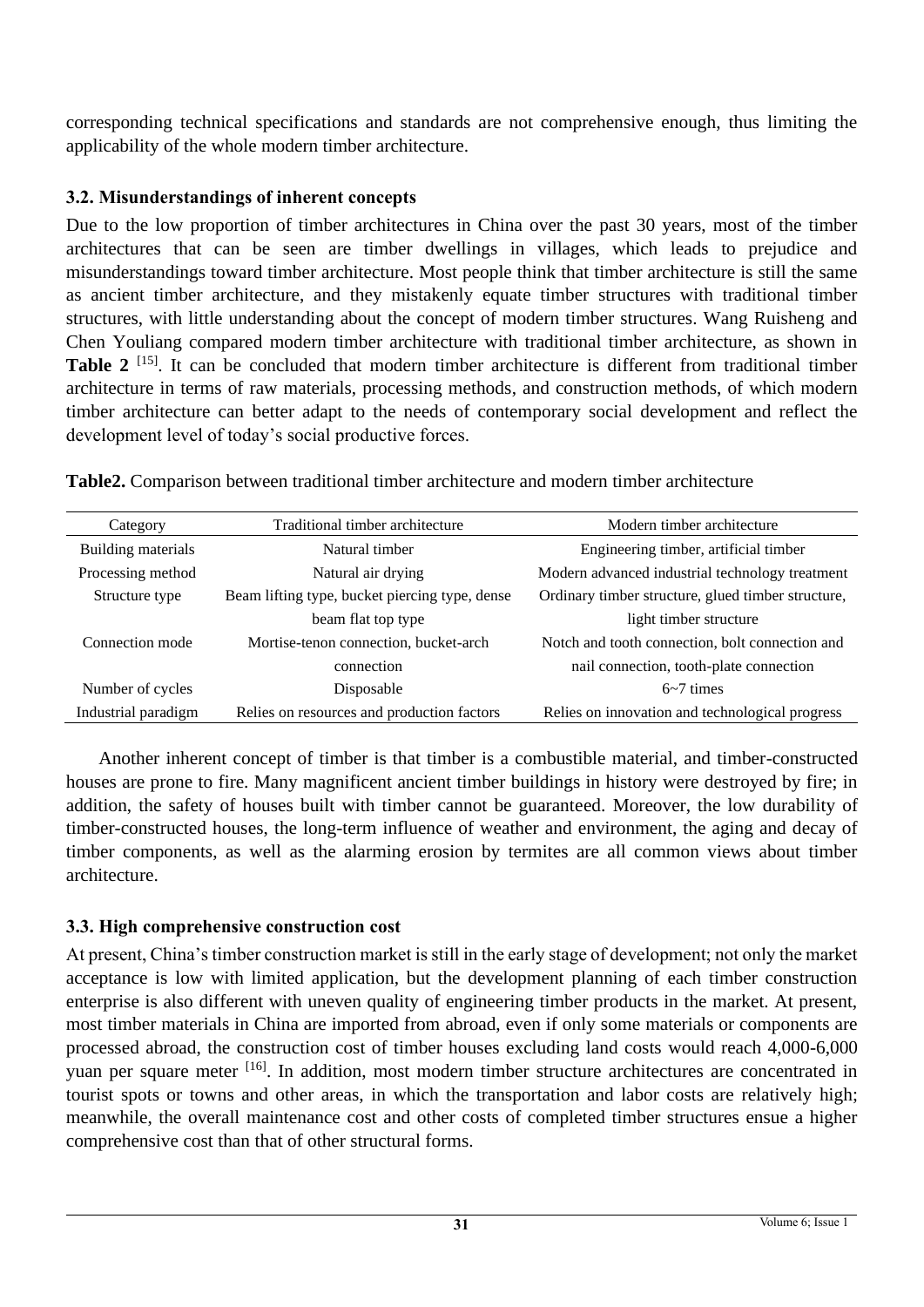#### **3.4. Shortage of professionals**

The lack of professional personnel training also indirectly limits the development and application of modern timber architecture. Since the 1970s, the education, training, and scientific research of timber architectural technology in relevant construction engineering courses in Chinese colleges and universities have stopped. As a result, the overall technical level of modern timber architecture in China is behind that of developed countries, such as Japan and Canada. In recent years, several colleges and universities have resumed the undergraduate elective course of timber architectural technology, some of which have resumed the postgraduate training in timber structures; however, the research and education of modern timber architectural technology in China as a whole is still lacking [17].

Another limiting factor that affects the training of modern timber architecture professionals is the classification of its specialty. At present, timber architecture belongs to a branch of timber science and engineering in colleges and universities. This leads to the emphasis on materials courses in the training system of modern timber architecture majors, while the teaching of engineering technology related courses is relatively lacking, which results in the inability of talents to directly engage in the construction of timber architecture and develop competence for on-site engineering positions.

#### **4. Countermeasures and suggestions**

#### **4.1. Perfecting relevant policies and norms**

The development of modern timber structures cannot be separated from the promotion of policies and the perfection of norms. Under the new historical background, in recent years, China has issued a number of policies and norms to promote the development of modern timber architecture and ensuring a sustainable development. In 2015, the *Action Plan for Promoting the Production and Application of Green Building Materials*, which was jointly issued by the Ministry of Industry and Information Technology and the Ministry of Housing and Urban-Rural Development, advocated the construction of urban timber structures and the application of timber structures in tourist resorts. In 2016, *Several Opinions on Further Strengthening the Management of Urban Planning and Construction* by the State Council stated that 30% of new houses would be built in the next decade to advocate the development of modern timber architecture [16]. In 2017, the General Office of the People's Government of Linsheng Province issued the *Guiding Opinions on Promoting the Development of Timber Structure Construction Industrialization*. In June the same year, the *Technical Standard for Prefabricated Timber Structure Architecture* was implemented (GB/T51233-2016); in August 2018, the *Timber Structure Design Standard* (GB50005-2017) was carried out; in November 2020, the *Technical Standard for On-Site Inspection of Timber Structures* (JGJ/T488- 2020) issued by the Ministry of Housing and Urban-Rural Development was put into effect. The *General Code for Timber Structure* (GB55005-2021), a national compulsory engineering construction code, was issued by the Ministry of Housing and Urban-Rural Development and was scheduled to be officially implemented from January 1, 2021. The implementation of this code broke through the bottleneck of the low-rise construction of timber structure, which ensued its expansion to middle and high-rise buildings as well as long-span structures [18]. The introduction and support of the above policies have promoted and would further promote the development and technological innovation of modern timber architecture in China.

#### **4.2. Strengthening technology research and development as well as demonstration guidance**

It is universally acknowledged that timber architecture has defects and deficiencies in fire prevention, earthquake prevention, moth prevention, and land possession, but these problems are no longer challenging in view of continuous technological progress and innovation. At present, the technical problems of timber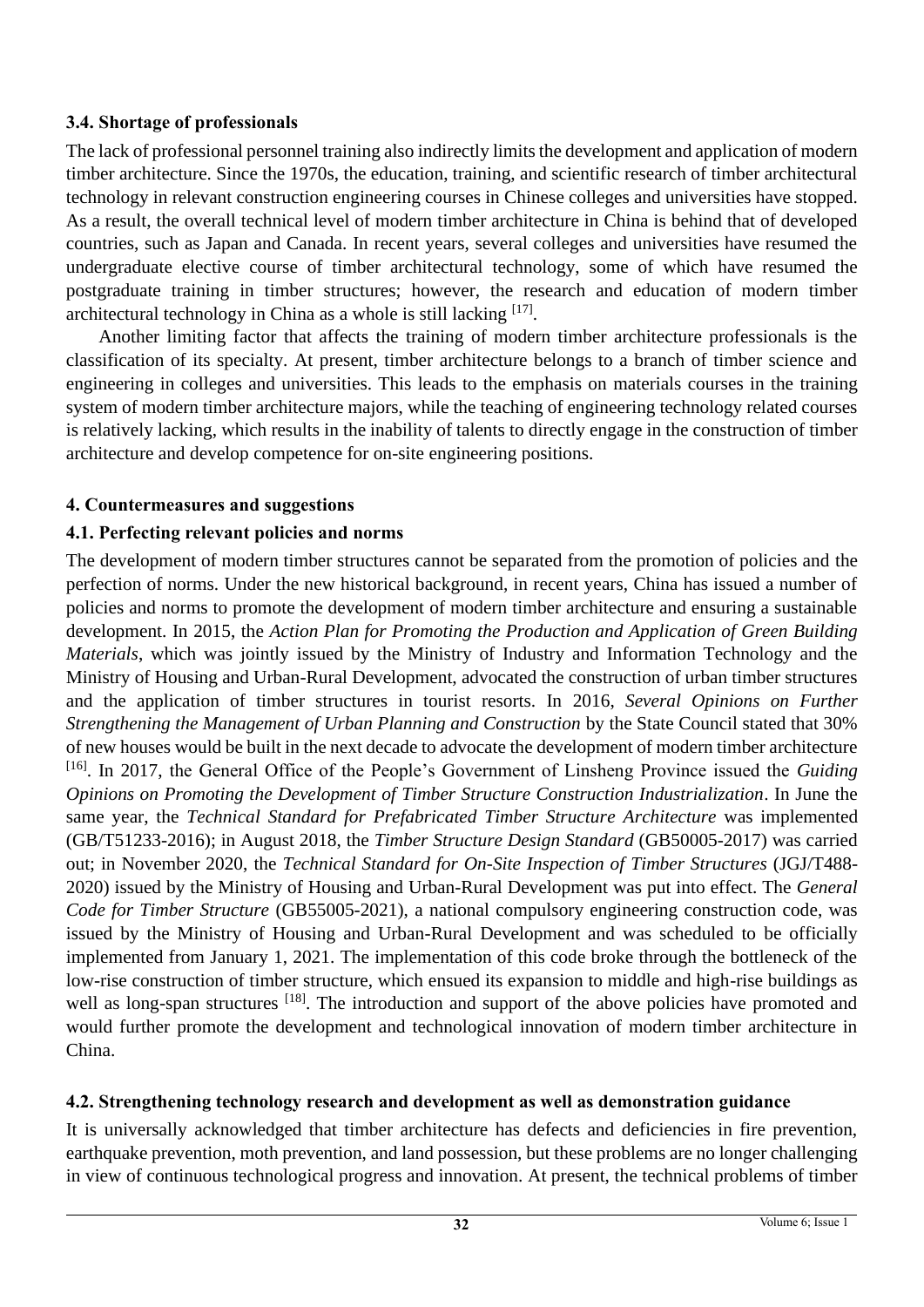architecture in earthquake prevention, fire prevention and flame retardant, durability modification, damage detection, and others have been tackled; in addition, green, efficient technologies with improved durability, such as lateral force-resisting systems, performance fire protection designs, and "zero-hazard" timber with high temperature modifications, have been innovated <sup>[18]</sup>. The timber components of modern timber architecture have undergone flame retardant, anti-corrosion, insect-proof treatment, and other processes, thus improving the firmness and durability. At the same time, timber components that have been treated with modern technology have optimized anti-sinking stress, anti-drying, and anti-aging as well as significantly improved stability. In addition, with regard to the flammability of timber architecture, modern timber structures are treated with water-based flame retardant treatment agent, which has carbonization effect. When these timber components encounter fire, a carbonized layer would be formed on the surface, and the low conductivity of these timber components would effectively prevent the flame from spreading inwards, thus ensuring that the whole structure would not be seriously damaged due to the spread of fire for a long period  $^{[12]}$ .

In today's construction, dominated by concrete and steel structures, in addition to some ancient timber architectures, it seems that people have ignored the existence of timber architecture; hence, modern timber architecture is even less known. Therefore, on the one hand, it is necessary to strengthen the publicity of modern timber architecture, such as actively carrying out various seminars and theme exhibitions related to modern timber architecture, sharing new technologies and achievements, as well as strengthening exchanges within the industry; on the other hand, combined with the rapid advancement of prefabricated architecture in China in recent years, the use of prefabricated timber structure plays a demonstrated and guiding role. It is necessary to design and construct distinctive modern prefabricated timber architecture, so that people can personally understand the advantages of modern timber structures.

#### **4.3. Moderately developing forest resources**

After years of forest cultivation, the forest area in China is increasing year by year, ranking the fifth in the world. It is certain that everyone has the responsibility to protect forest resources and prevent these resources from being wantonly destroyed. China has also formulated relevant regulations for the protection of forest resources. It has been pointed out that the regulation aims to protect natural forests, prohibit logging, and encourage the use of artificial fast-growing forests. China has been exporting a large number of multilayer glued laminated timbers and laminated veneer timbers to foreign timber markets every year. With the development and improvement of gluing technology, it is foreseeable that logs will be inevitably replaced by manpower as timber product materials in the near future, which would break people's original concept of timber. There are three main kinds of conglomerate timbers in the market: (1) glued laminated timber (GLT) is a high-quality, beautiful, and degradable engineering composite material, which is made from small-sized solid timbers arranged along the grain direction and bonded with cold-curing adhesive; as glued timber can be made into long-span curved beams, it is widely used in the construction of stadiums and large public buildings; (2) cross-laminated timber (CLT) is a new type of timber building material, and it uses kiln-dried Chinese fir (spruce or fir) finger joints; upon sorting and cutting into timber squares, they are orthogonally superimposed, glued, and formed with high-strength materials, and then prefabricated into the required material volume, whose strength can replace concrete materials; experimental research has shown that timber structures with cross-laminated timber as the main material have good seismic performance; (3) laminated veneer lumber (LVL) is a kind of veneer made of log timber by rotary cutting or planning; after drying, gluing, and other processes, it is formed by assembling billets along the grain, and then hot pressing and gluing; it has the material characteristics of good stability, high strength, high toughness, and accurate specifications; the strength and toughness of LVL are about 3 times higher than those of solid timber [16].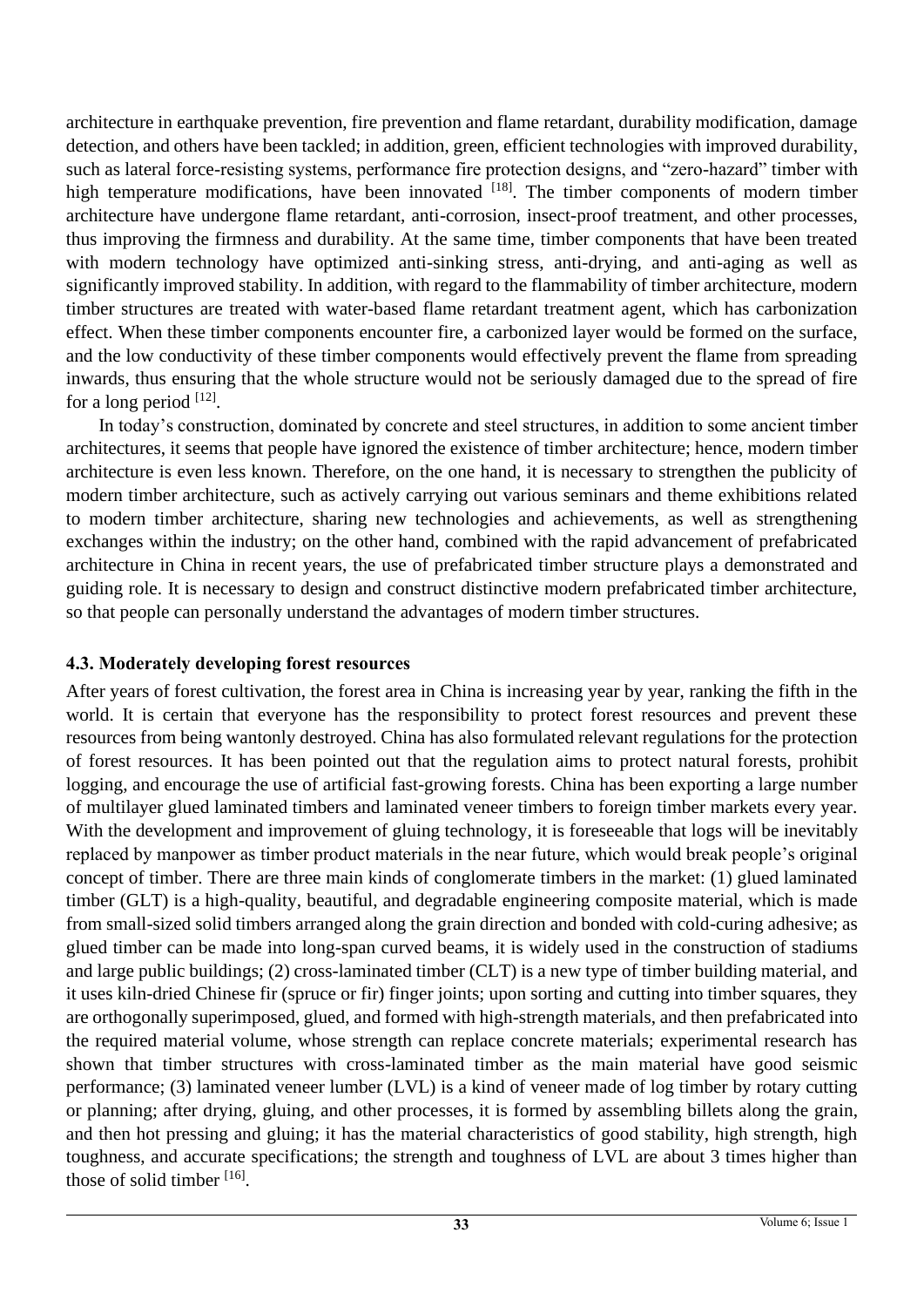In addition, studies have shown that there is a limit for the ability of trees to absorb carbon dioxide. With the growth of trees, the ability of trees to absorb carbon dioxide becomes weaker after the timber stage. Therefore, reasonable planning and development of forestry resources, moderate deforestation of timber, timely cultivation of new saplings, and cultivation of trees at multiple varieties, levels, and ages in forest areas are the key to realizing sustainable recycling of timber resources and reducing the dependence on imported timber, thus reducing costs [19].

#### **4.4. Applying digital construction operation and maintenance technology**

In recent years, through the implementation and practice of new concepts and technologies, such as building information modeling (BIM), digital twin, intelligent construction, as well as intelligent operation and maintenance in the construction industry, the application of information technology has shown positive effect in reducing the overall construction, operation, and maintenance costs of buildings. Based on the digital building lifecycle approach, digital twin is used to map virtual space to physical space. In the construction as well as the operation and maintenance of modern timber architecture, the data information platform is used to realize the integration of physical geometric model, physical numerical model, digital twin simulation, as well as the operation and maintenance model. The comprehensive cost of modern timber architecture is reduced by means of parametric design, structural analysis simulation, construction application simulation, and information facilities management.

In addition, through the data information platform and intelligent sensing equipment, the staged health inspection of modern timber architecture can be carried out, the performance value of timber structure can be analyzed by data feedback, and its hidden danger points can be predicted, thus further ensuring the safety of modern timber architecture and preventing the occurrence of multiple disasters.

# **4.5. Cultivating compound professionals**

First of all, enterprises and schools should actively join hands. Enterprises can use their own resources to provide funds, technical equipment, and projects, while schools can make use of their own professional teaching teams, teaching level, and scientific research strength. The two sides ought to carry out regional school-enterprise cooperation, actively expand cross-regional cooperation forms, build a modern "apprenticeship system," as well as innovate vocational education and certification of courses related to modern timber architecture by means of online and offline hybrid teaching, so as to deliver timber structure professionals and technical talents for the construction industry.

Secondly, the interdisciplinary system of timber architecture specialty should be constructed. With the transformation and upgrading of the construction industry, the application of new materials, BIM, machine learning, intelligent construction, and others become increasingly close to the extent of merging. In order to meet the needs of talents in the industry, the combination of cross-disciplinary and multi-disciplinary is implemented to train talents with compound skills. At the same time, college teachers should also learn and practice in enterprises, understand the actual needs and new development trends of the industry, update their teaching contents, as well as clarify the personnel training objectives.

# **5. Conclusion**

The development and application of modern timber architecture is of great significance to the sustainable development of the construction industry, the reduction of carbon emissions, as well as the transformation and upgrading of the industry, which is helpful for China to realize the reform of hitting "peak carbon emissions" and attaining "carbon neutrality." It is imperative to make good use of modern timber structures, take action according to one's ability in consideration of the current social development status and demand,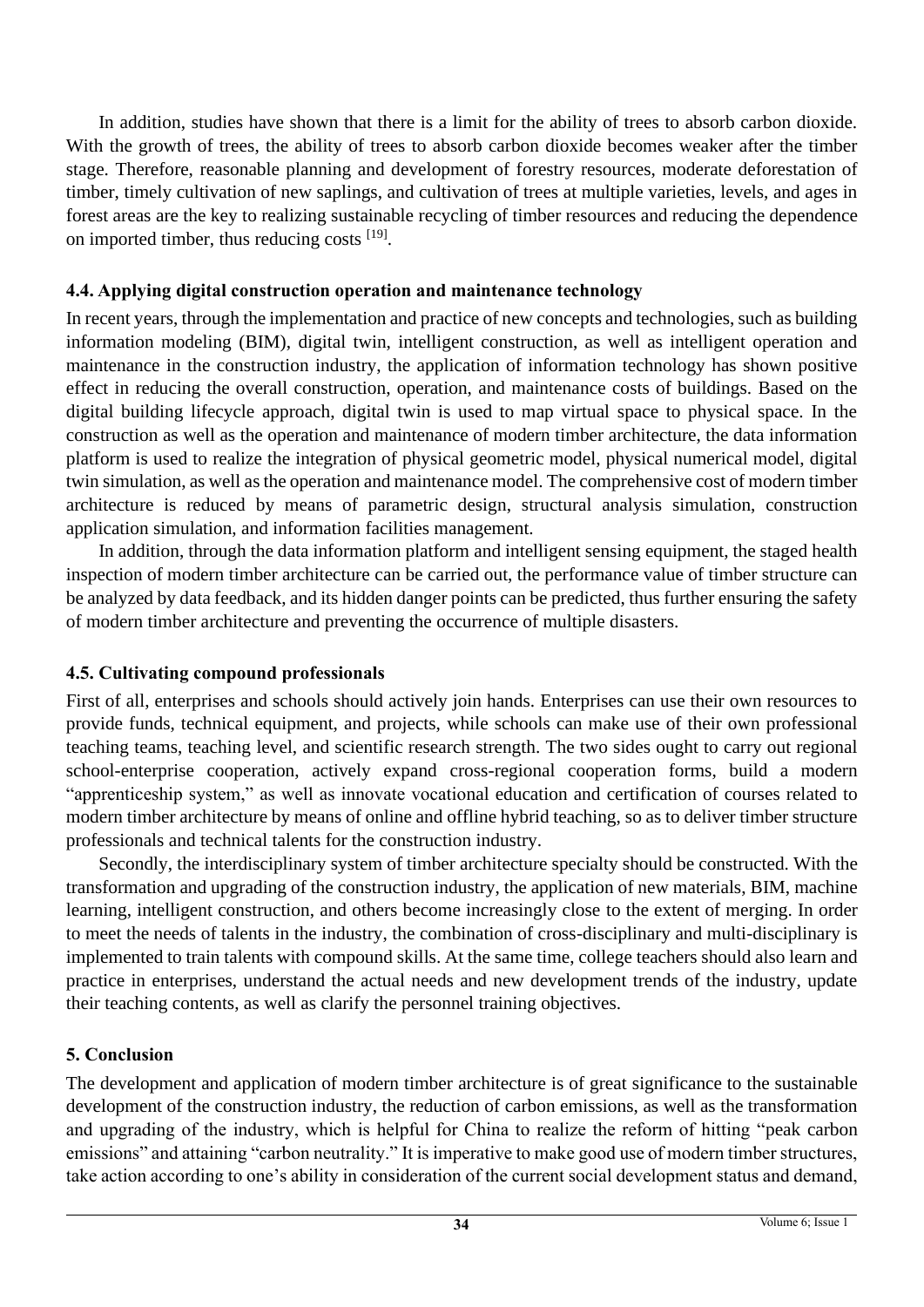assume "precision and quality" as the construction purpose, as well as create characteristic architectures with a sense of commitment, in order to maximize the social and ecological benefits of modern timber architecture.

There are several problems in the popularization and application of modern timber architecture, such as limited resources, poor public acceptance, high comprehensive construction cost, and shortage of professional talents. The applicable scope of modern timber architecture can be expanded through policy support and improvement of norms and standards; in addition, it is necessary to strengthen technology research and development as well as demonstration guidance, in order to create modern structural construction formats and related derivative industries with regional characteristics. Developing forest resources moderately is a must to realize the sustainable recycling of timber resources. Moreover, it is essential to promote the application of digital construction as well as operation and maintenance in modern timber architecture, thereby reducing the comprehensive construction cost. In order to promote a sustainable development of modern timber architecture in China, it is imperative to add modern timber architecture courses and train up talents with compound skill level to engage in related industries.

#### **Disclosure statement**

The author declares that there is no conflict of interest.

#### **References**

- [1] Xinheyuan Holding Group, 2021, World Environment Day | Wooden Buildings: Writing Green Answers to "Carbon Peak" And "Carbon Neutral". Baidu. https://baijiahao.baidu.com/s?id=17019586 53559764881&wfr=spider&for=pc
- [2] 2019, Building Carbon Emission Calculation Standard GB/T51366-2019, Construction Industry Press, Beijing.
- [3] Xi Y, (eds), A Neglected Carbon Neutralization Branch-Modern Timber Structure. Changzhou Haigou Construction Technology Co., Ltd. http://www.precast.com.cn/index.php/subject\_detail-id-17420.html
- [4] Aalto University, 2020, Research Found That Timber Buildings Can Store Carbon Dioxide. Aggregate Cat. https://www.juhecat.com/391537.html
- [5] Canadian Timber Industry, 2020, Modern Timber Structure Helps Build a "Waste-free City". Green Building, 2020(6): 08-09.
- [6] Xu Q, Song J, 2021, Problems and Measures of Integrated Application of Prefabricated Modern Timber Structure Architecture. Architecture and Culture, 2021(08): 204-205.
- [7] 2020, Timber Structure: Poetic Dwelling in Ecotourism. Sohu. https://www.sohu.com/a/398476418\_1 20406591
- [8] Wu W, Zhang W, 2019, Study on the Application of Timber Structure in Forest Health Care. Forest Products Industry, 2019(12): 93-95.
- [9] CCTV, 2021, Experts and Scholars Gathered in Rongcheng to Talk About Prefabricated Timber Structure Helping Rural Revitalization. NetEase Inc. https://www.163.com/dy/article/GI0APGJ20514 R9NP.html
- [10] Wang S, Cao L, 2020, Application of Timber Structure in National Forest City Construction. Forest Products Industry, 2020(07): 71-73.